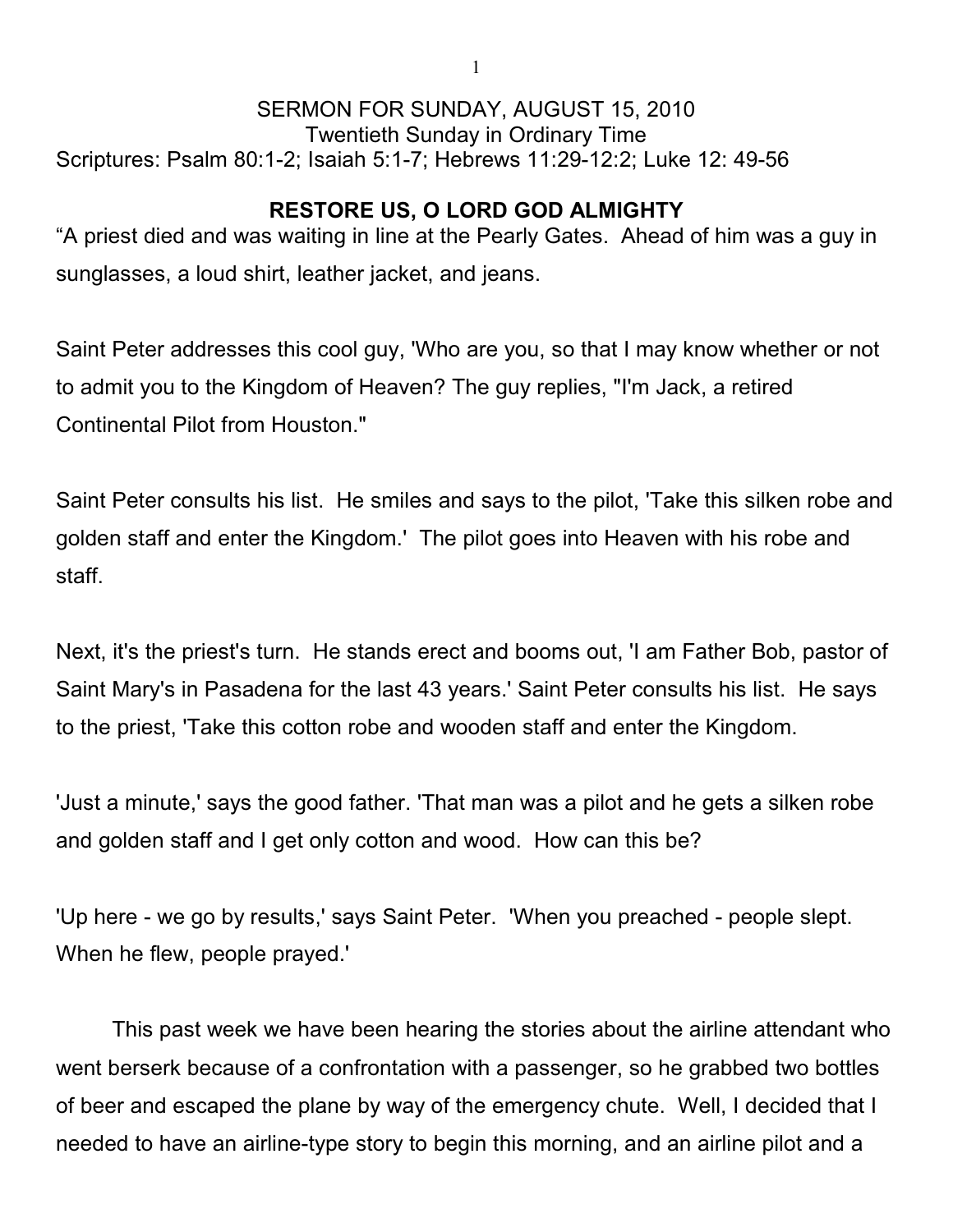preacher sounded like a good combination. I hope the result of my message this morning will not be to put you all to sleep.

Over and over again in Psalm 80 is the plea from the people to God. "Restore us, O LORD God Almighty; make your face shine upon us, that we may be saved." "Revive us, and we will call on your name." they cry out to the Lord. I am reminded of the great old hymn which I could have chosen for this morning because it so closely follows the thoughts of the Psalmist.

We praise Thee, O God! For the Son of Thy love, For Jesus Who died, And is now gone above. Hallelujah! Thine the glory. Hallelujah! Amen. Hallelujah! Thine the glory. Revive us again.

We praise Thee, O God! For Thy Spirit of light, Who hath shown us our Savior, And scattered our night. Hallelujah! Thine the glory. Hallelujah! Amen. Hallelujah! Thine the glory. Revive us again.

All glory and praise To the Lamb that was slain,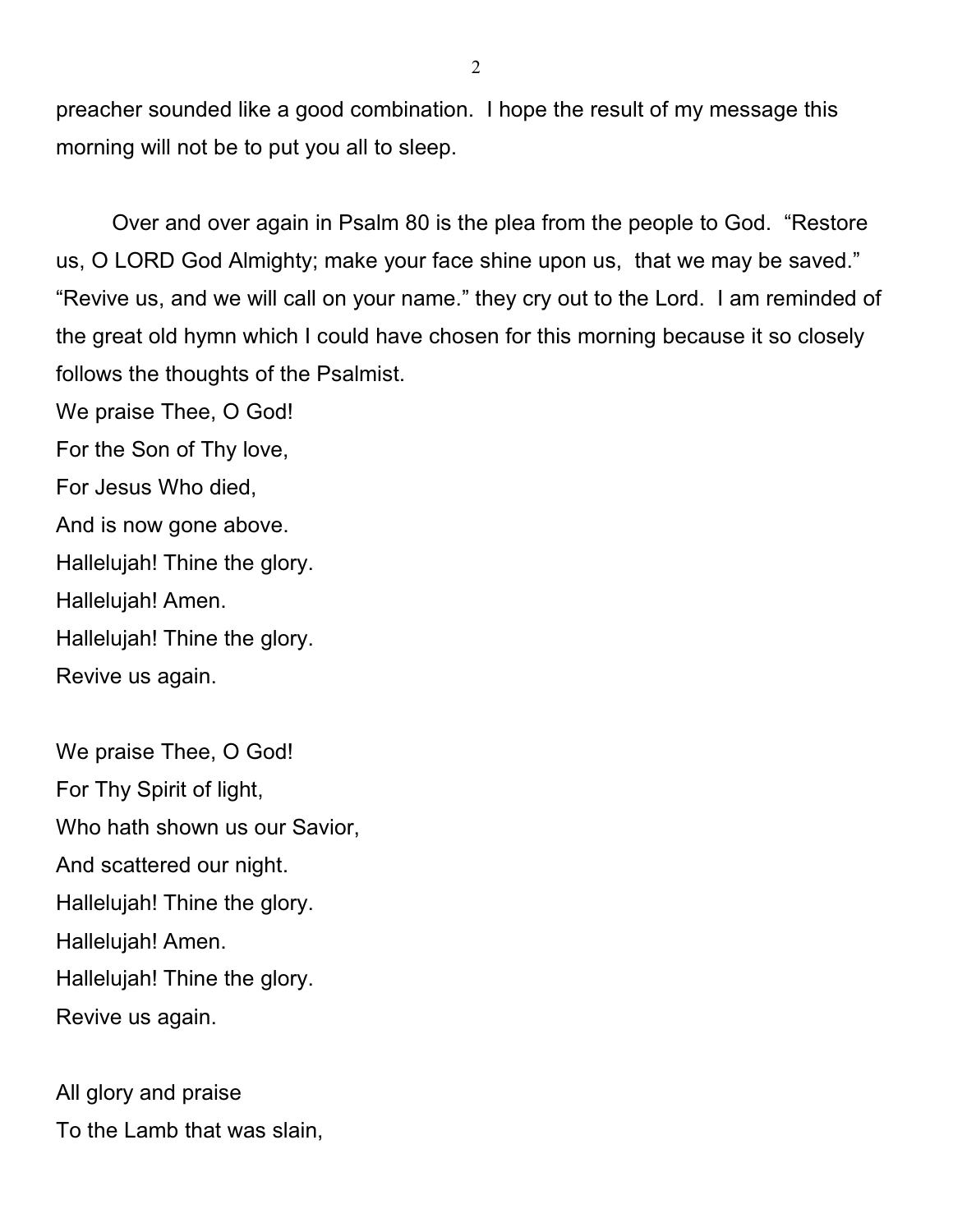Who hath borne all our sins, And hath cleansed every stain. Hallelujah! Thine the glory. Hallelujah! Amen. Hallelujah! Thine the glory. Revive us again.

Revive us again; Fill each heart with Thy love; May each soul be rekindled With fire from above. Hallelujah! Thine the glory. Hallelujah! Amen. Hallelujah! Thine the glory. Revive us again.

'

The church of Jesus Christ, the people of Jesus Christ need to be revived in their faith and commitment to God. We need a renewal of our values and beliefs. We need to take out our Bibles, dust them off, and get into reminding ourselves of what we learned in Sunday School as children. We need to recall the words of the hymns and songs we sang way back when because they spoke the truths of the Bible in an easy singable style.

How about this wonderful hymn written in 1873 by the great writer of hymns, Philip Bliss, for his Sunday School class at First Congregational Church in Chicago, Illinois? It is called "Dare to Be a Daniel."

Standing by a purpose true, Heeding God's command,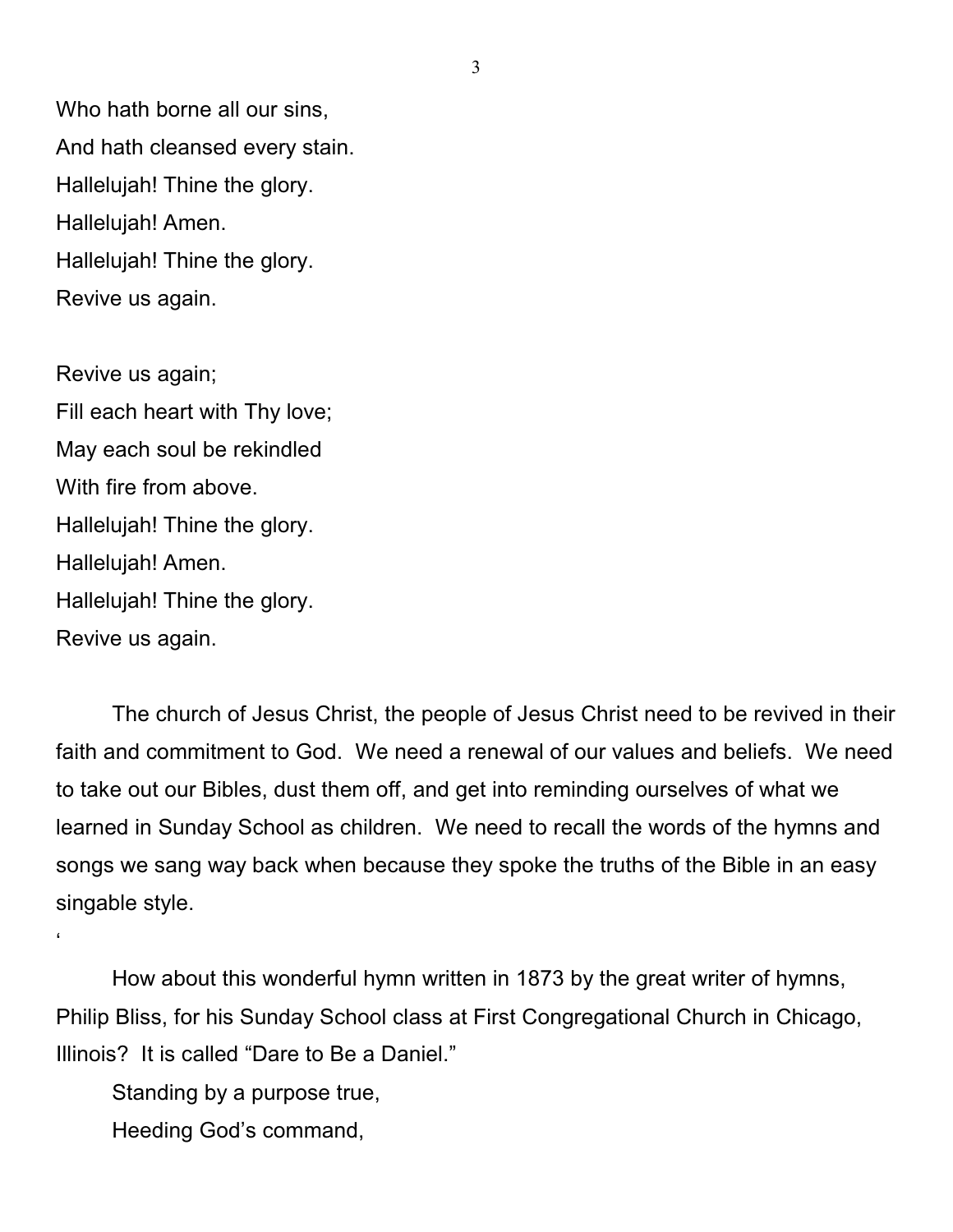Honor them, the faithful few! All hail to Daniel's band Dare to be a Daniel, Dare to stand alone! Dare to have a purpose firm! Dare to make it known.

Many mighty men are lost Daring not to stand, Who for God had been a host By joining Daniel's band. Dare to be a Daniel, Dare to stand alone! Dare to have a purpose firm! Dare to make it known.

Many giants, great and tall, Stalking through the land, Headlong to the earth would fall, If met by Daniel's band. Dare to be a Daniel, Dare to stand alone! Dare to have a purpose firm! Dare to make it known.

Hold the Gospel banner high! On to vict'ry grand! Satan and his hosts defy,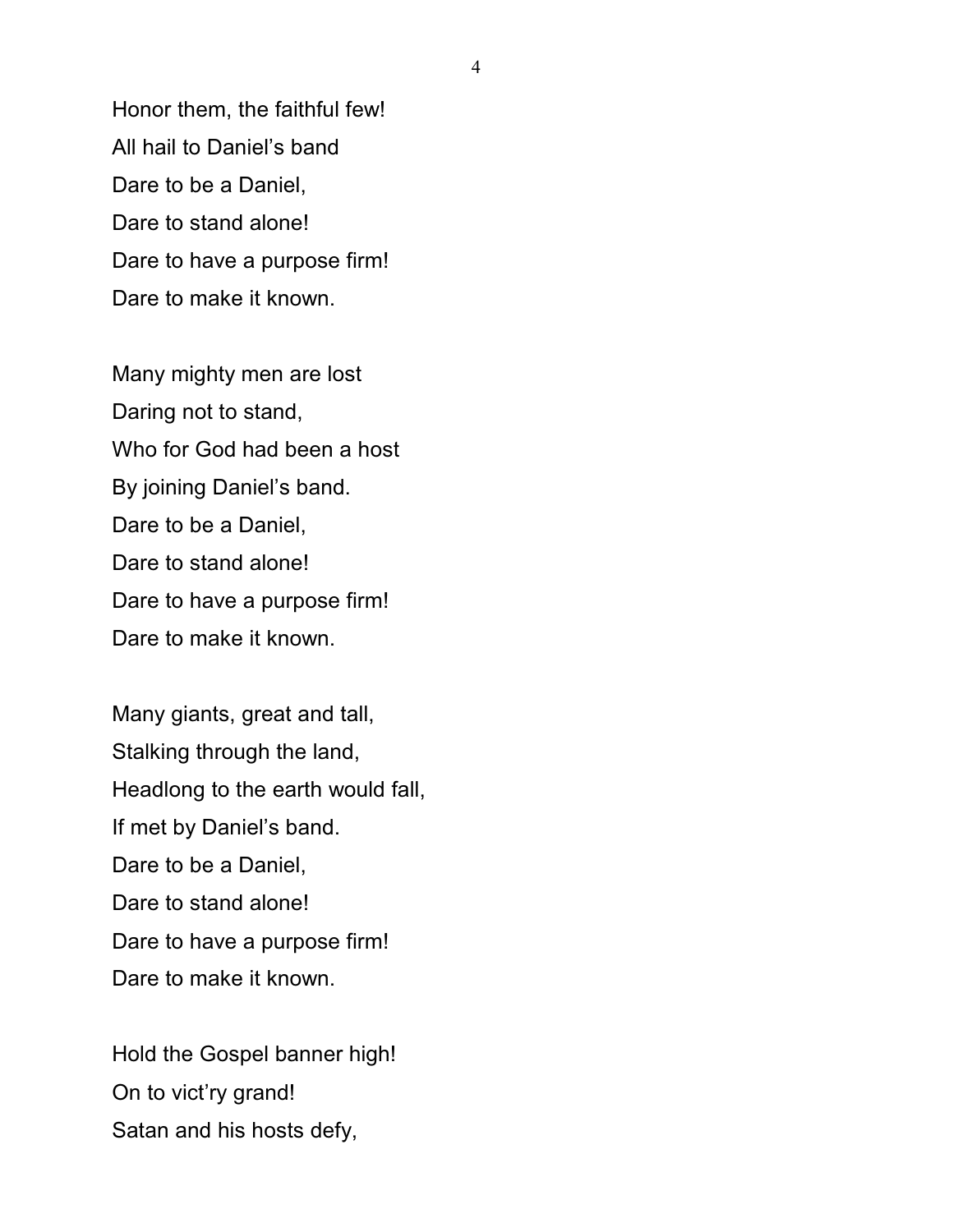And shout for Daniel's band.

Dare to be a Daniel,

Dare to stand alone!

Dare to have a purpose firm!

Dare to make it known.

And there is this little Sunday School song called, "Jesus Wants Me For a Sunbeam".

Jesus wants me for a sunbeam, To shine for Him each day; In every way try to please Him, At home, at school, at play. A sunbeam, a sunbeam, Jesus wants me for a sunbeam; A sunbeam, a sunbeam, I'll be a sunbeam for Him.

Jesus wants me to be loving, And kind to all I see; Showing how pleasant and happy His little one can be.

I will ask Jesus to help me To keep my heart from sin, Ever reflecting His goodness, And always shine for Him. A sunbeam, a sunbeam, Jesus wants me for a sunbeam;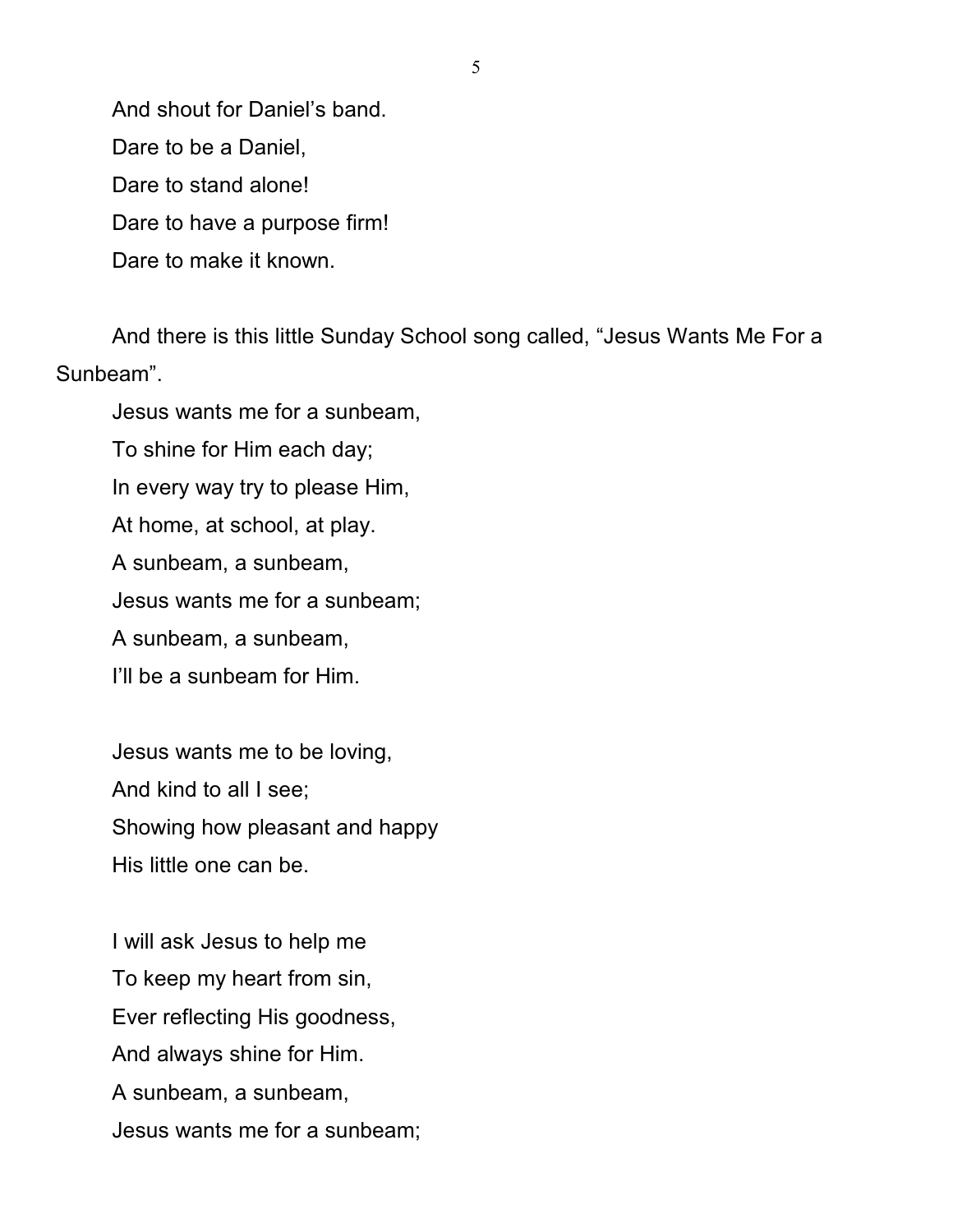A sunbeam, a sunbeam, I'll be a sunbeam for Him.

I'll be a sunbeam for Jesus; I can if I but try; Serving Him moment by moment, Then live with Him on high.

. "Restore us, O LORD God Almighty; make your face shine upon us, that we may be saved." People need to return to faith and worship in order to save and restore the culture and the world. You say it's naive, you say it's too simple, you say it's impossible? I say it may sound naive, it may be too simple; but it better not be impossible. God's Word tells us the truth. Matthew 19:26 says, "With man this is impossible, but with God all things are possible."

Right now, there are two generations of people who have grown up having no experience of church and Sunday School, no experience of singing hymns of faith or hearing the stories of Daniel in the Lion's Den, David and Goliath, Jesus Feeding the Five Thousand, the Crucifixion, or the apostle Paul being lowered in a basket over the city wall to escape his pursuers. They do not know the importance of the Word being preached in worship. There are those who do not even recognize the 23<sup>rd</sup> Psalm, nor do they know the words of the Lord's Prayer. They know there are Ten Commandments, but their knowledge is limited to not stealing or not murdering. They are unaware of what the first commandment is. "And God spoke all these words, saying: 'I am the LORD your God… 'You shall have no other gods before Me.' First, foremost, and always there is only God. We are to honor, praise, worship and glorify Him and Him alone.

6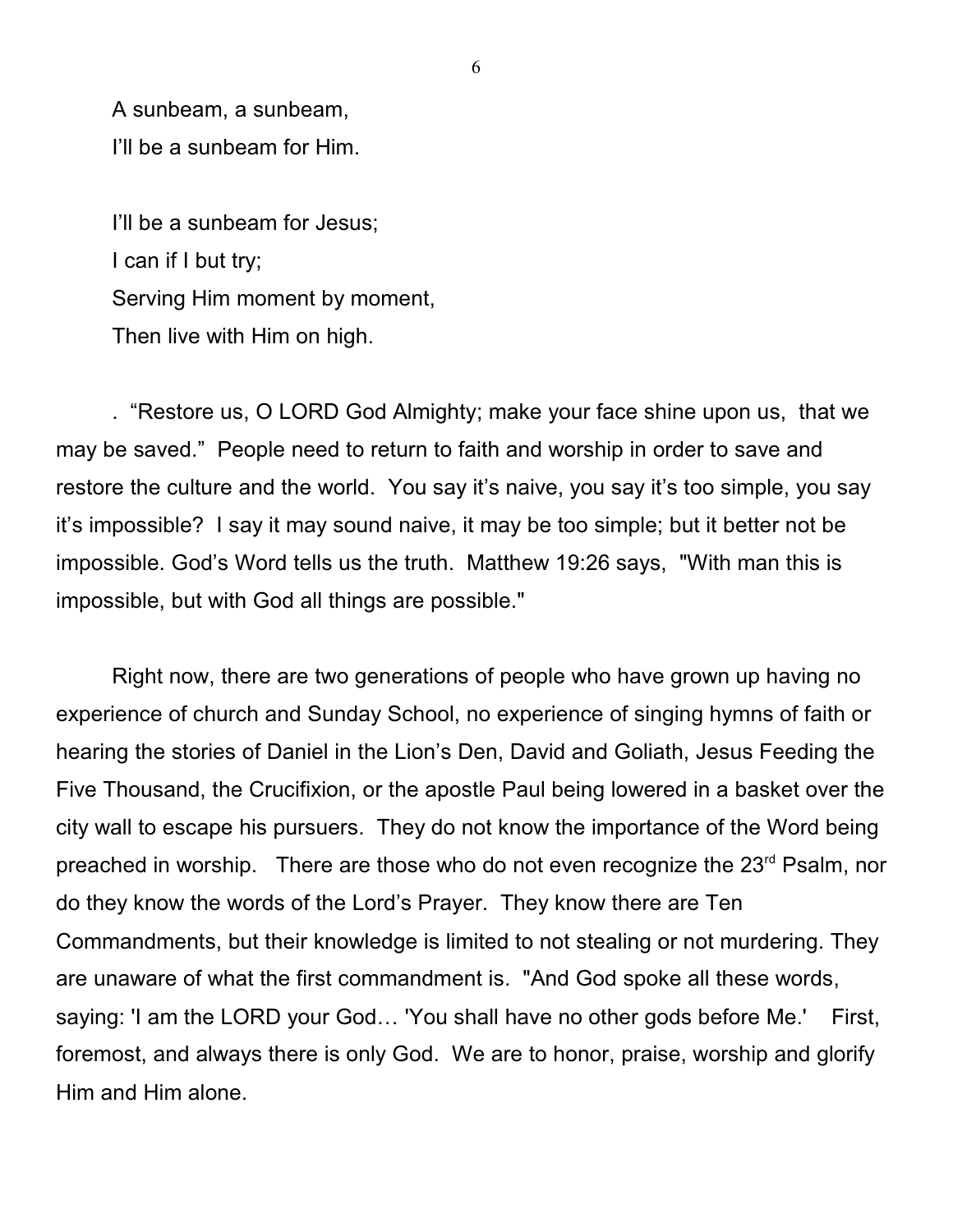The passage from Hebrews which I read this morning is a continuation of what we heard last Sunday, a record of the heros of our faith, and what an amazing story it is. It breaks my heart when I think of all those who have never heard that story repeated over and over again throughout their lives. The writer of the book says it so well:

And what more shall I say? I do not have time to tell about Gideon, Barak, Samson, Jephthah, David, Samuel and the prophets, 33 who through faith conquered kingdoms, administered justice, and gained what was promised; who shut the mouths of lions, 34 quenched the fury of the flames, and escaped the edge of the sword; whose weakness was turned to strength; and who became powerful in battle and routed foreign armies. 35 Women received back their dead, raised to life again. Others were tortured and refused to be released, so that they might gain a better resurrection. 36 Some faced jeers and flogging, while still others were chained and put in prison. 37 They were stoned, they were sawed in two; they were put to death by the sword. They went about in sheepskins and goatskins, destitute, persecuted and mistreated— 38 **the world was not worthy of them**. They wandered in deserts and mountains, and in caves and holes in the ground.

The world then was not worthy of them, and the world today is no different and no better. We are not worthy of those who gave up everything– even their lives– rather than to go against their faith in God. They refused to give up their purity and become like everyone else in the immoral culture in which they lived. And that infuriated those whose own values disallowed nothing and welcomed everything– even the most ugly and depraved practices. Why was their faith in God strong, no matter what? Because God as revealed in Christ Jesus was the most important thing in their lives. Today's world is in sad need of men and women whose belief in Jesus Christ is the compelling force in their lives. Let us echo the words of the Psalmist who wrote: "Then we will not turn away from you; revive us, and we will call on your name."

7